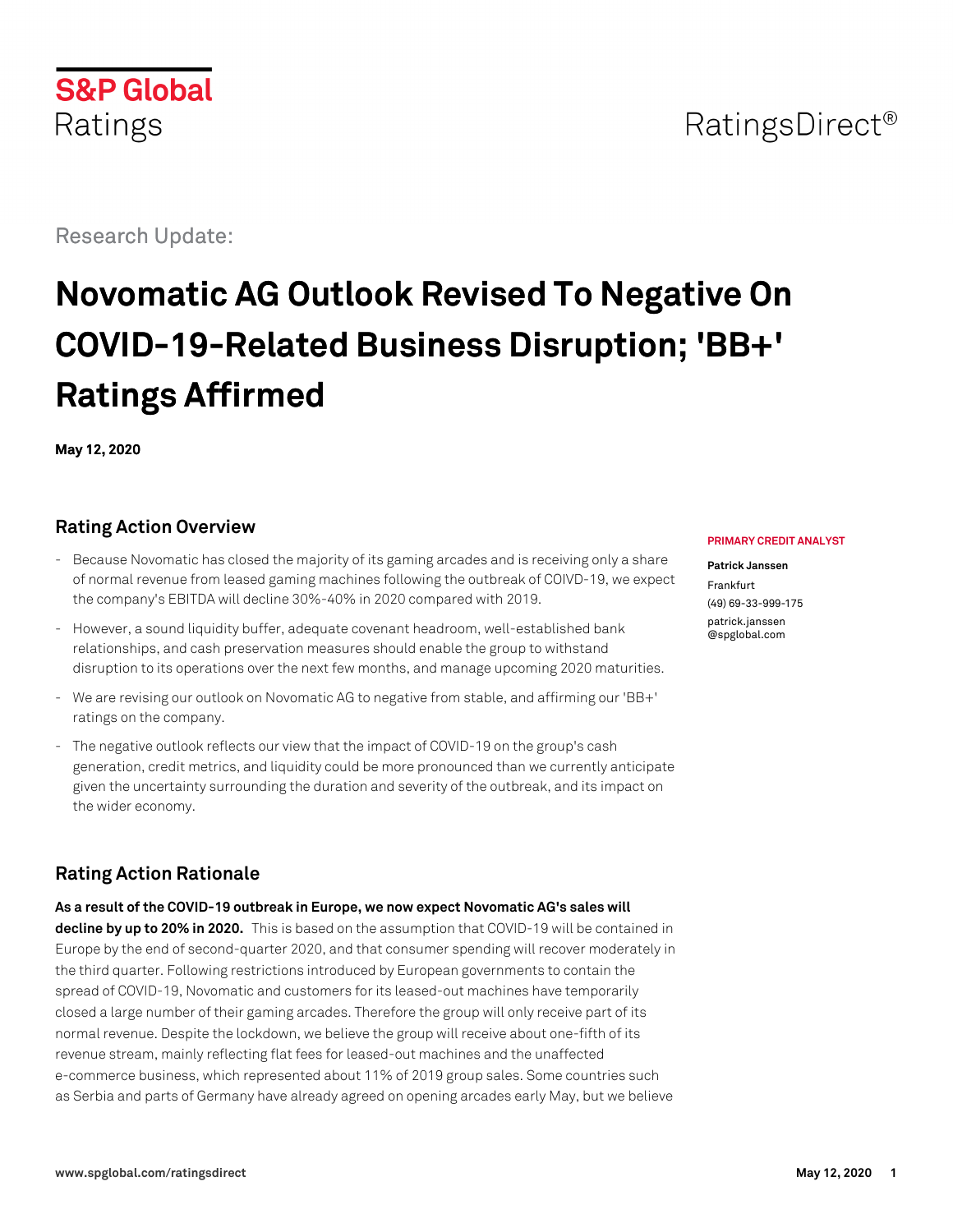other areas that are more heavily affected by the pandemic will follow later this quarter.

**We do not believe cost savings and cash preservation measures will prevent a decline in earnings and cash flow in 2020 compared with the last year.** These measures include introducing state-funded part-time work for employees in most of its core regions, negotiating rents for closed arcades, reducing capital expenditure (capex) to only necessary projects, and benefitting from temporary government tax relief for gaming taxes, which represented about 12% of revenue alone in 2019. Despite these measures, we expect profitability will weaken due to the still substantial fixed cost share, and therefore expect S&P Global Ratings-adjusted debt to EBITDA of 4.4x–5.0x in 2020, as well as slightly negative free operating cash flow (FOCF) after all lease related payments. We believe these elevated metrics are temporary, but they are not in line with the current rating.

**We believe the group has sufficient liquidity sources to weather the significant expected cash outflows over the next few weeks.** Following the recent disposals, the company has about €360 million available cash and liquid investments and about €800 million available under its revolving credit facility (RCF) for liquidity management. The RCF documentation includes a net debt to EBITDA covenant with temporarily low headroom of only 15%-20% in 2020. While we do not expect a covenant breach in our current scenario and full availability over the next 12 months, we also believe Novomatic is well positioned to negotiate a waiver if necessary, thanks to the group's well-established bank relationships, material scale in Austrian financial markets, and the potential temporary nature of COVID-19 and its impact on earnings.

**Uncertainties regarding the COVID-19 pandemic are clouding earnings visibility.** We acknowledge a high degree of uncertainty about the rate of spread, peak of the coronavirus outbreak, and possible relief of government actions. Some government authorities estimate the pandemic will peak at about midyear, and we are using this assumption in assessing the economic and credit implications. We believe the measures adopted to contain COVID-19 have pushed the global economy into recession (see our macroeconomic and credit updates here: www.spglobal.com/ratings). As the situation evolves we will update our assumptions and estimates accordingly. We see a risk that governments could impose further restrictions, a new contagion wave might impose new governmental measure after a period of openness, or existing restrictions may continue for longer than we anticipate. This creates potential downside risks to our projections of Novomatic's future earnings and cash generation.

**Ratings subject to further regulatory developments, despite some greater clarity for the German gaming market.** While regulatory changes have affected Novomatic's earnings and cash generation over the past three years, and the sector remains prone to regulatory risks, we see limited near-term effects from recent regulatory changes. This is due to:

- The impact of German Gaming Ordinance measures regarding player safety on gross gaming revenue was negative in early 2019, but has meanwhile improved. In early 2019, the newly introduced V2 machines with card unlocking features were unpopular for players, and resulted in lower gross gaming revenue. However, these new V2 machines have become more accepted as players have become more used to the feature, and gross gaming revenue has thus materially improved.
- The new draft Interstate Treaty agreed by German states, which lays out a framework for regulation in the German market from July 2021. This allows states to accept the current level of exceptions granted for multi-concession arcades, therefore lowering risk to earnings expectations for Novomatic's German business.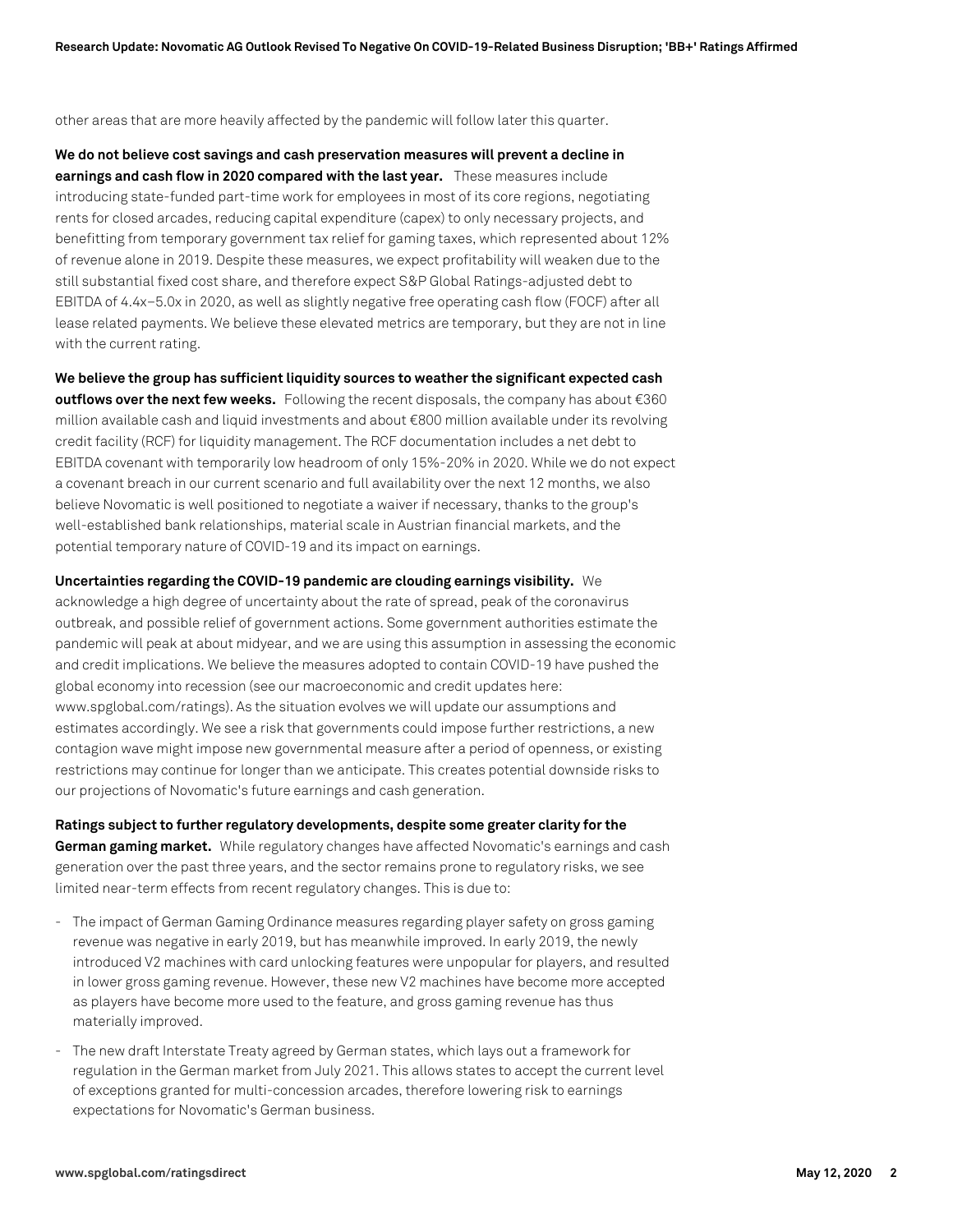- The impact of distance regulation on gaming arcades in Italy, which limits the number of arcades allowed in one area, as well as higher gaming taxes in the country, mostly in 2019, have been incorporated in our base case. We also expect less regulatory scrutiny in the sector given the significant impact of COVID-19 on businesses.

**COVID-19-related government measures and the German online market's targeted regulation could accelerate a customer shift to online offers.** While online gaming in Germany is prohibited, protecting Novomatic's large land-based business in this core market during the recovery period following the outbreak of COVID-19, the new Draft Interstate Treaty will allow this market to open in Germany in 2021. In our view, this creates a risk that Novomatic's competitors that already have a stronger online presence might increase competitive pressure over the next few years. This could cause a problem for Novomatic unless the company is able to successfully transfer its market leadership position into the online channel, and navigate any licensing or material investment costs associated with it.

#### **Environmental, social, and governance (ESG) factors relevant to the rating action:**

- Health and safety

# **Outlook**

The negative outlook reflects our assumption of an about three-month disruption across the group's operations, but a moderate pickup in activity through third-quarter 2020, accelerating further toward the end of the year. Given that social distancing should not be a significant barrier to restarting operations, in our view, the group should be able to partly offset the slowdown in activity through a reduction in operating expenses and deferred capex. On this basis, we still expect S&P Global Ratings-adjusted debt to EBITDA will increase to 4.4x-5.0x in 2020, and that reported FOCF after lease payments will be slightly negative over the next twelve months. We will update our expectations and forecasts as we receive more information.

#### **Downside scenario**

We could lower the rating if:

- The impact of the COVID-19 pandemic was more severe that we currently assume, resulting in S&P Global Ratings-adjusted debt to EBITDA remaining materially above 3.5x, or FOCF after all lease payments remaining negative, or liquidity weakening to a degree not offset by any remedial action;
- The pandemic led to a structurally weaker gaming industry as a whole, exemplified by Novomatic's operating margins not recovering to pre-COVID-19 levels, or the company's positioning weakening compared with that of peers. The latter, for example, could occur if the online market opened up in Germany and Novomatic was not able to ramp-up their limited online presence, thereby losing market share to online competitors. In these two cases, we could reevaluate our assessment of Novomatic's business strength.

#### **Upside scenario**

We could revise the outlook to stable once we have more certainty regarding the duration and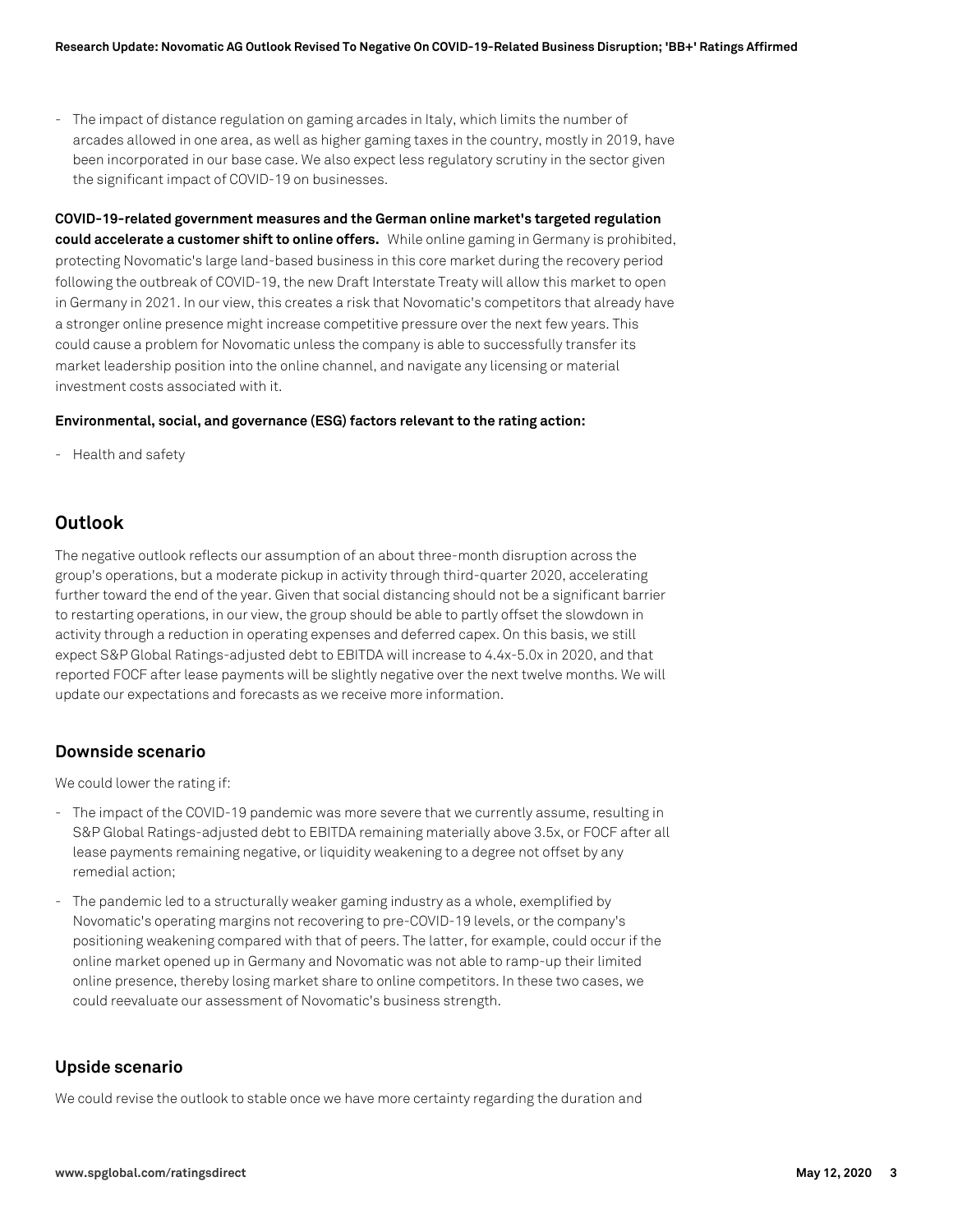severity of the COVID-19 pandemic and its effects on the industry and on Novomatic's operating performance, liquidity, and cash flow. In particular, an outlook revision would depend on the group's ability to reduce costs, preserve cash, manage upcoming debt maturities, and defend its market position during the anticipated recovery from COVID-19, with its S&P Global Ratings-adjusted debt to EBITDA therefore reducing toward 3.5x after 2020.

# **Company Description**

Novomatic operates in two segments: Gaming Technology (business-to-business segment) and Gaming Operations (business-to-consumer segment[B2C]). The Gaming Technology segment engages in the production, sale, and rental of gaming and entertainment machines and content, as well as the operation of online content for business customers. The Gaming Operations segment is involved in the operation of casinos and electronic gaming machines, as well as the online B2C business, and the provision of sports and horse racing betting services.

In 2019, Novomatic reported revenue and S&P Global Ratings-adjusted EBITDA of €2.6 billion and €663 million, respectively. Novomatic is a mostly European business with Germany, Austria, and Italy representing about 56% of its revenue.

The group is effectively controlled by Prof. Johann F. Graf (founder of the group) through investment holding company Novo Invest GmbH.

# **Our Base-Case Scenario**

- Real GDP growth in the eurozone of negative 7.3% in 2020 recovering by 5.6% in 2021, with consumer price index inflation of 0.5%-1.5% per year.
- Absent any regulatory changes, we anticipate land-based gaming operations in Europe will report modest growth, but remote gaming will expand significantly above GDP because markets are not fully saturated.
- Revenue decline of up to 20% in 2020 due to the impact of COVID-19, recovering to 10%-15% in 2021, somewhat hampered by various hardship exemption and active tolerance granted under the German Interstate Treaty expiring in June 2021.
- In light of the factors flagged above, and some level of fix costs included in operations, we forecast the company's S&P Global Ratings-adjusted EBITDA margin will dip below 20% in 2020 compared with 25.4% in 2019.
- Opportunistic bolt-on acquisitions of about €50 million in 2020 and 2021.
- Capex of €200 million-€240 million in 2020, which has been temporarily lowered due to COVID-19 impact. It would further accelerate toward €300 million-€350 million from 2021.
- Asset disposal net proceeds of about €100 million in 2020 to be utilized for debt repayment.
- Dividends of €30 million-€50 million in 2020 and 2021, compared with €33 million in 2019.

# **Key metrics**

|                     | 2018a 2019a | 2020e       | 2021f       |
|---------------------|-------------|-------------|-------------|
| Revenue $(\in$ bil) | 2.613 2.607 | $2.0 - 2.2$ | $2.3 - 2.5$ |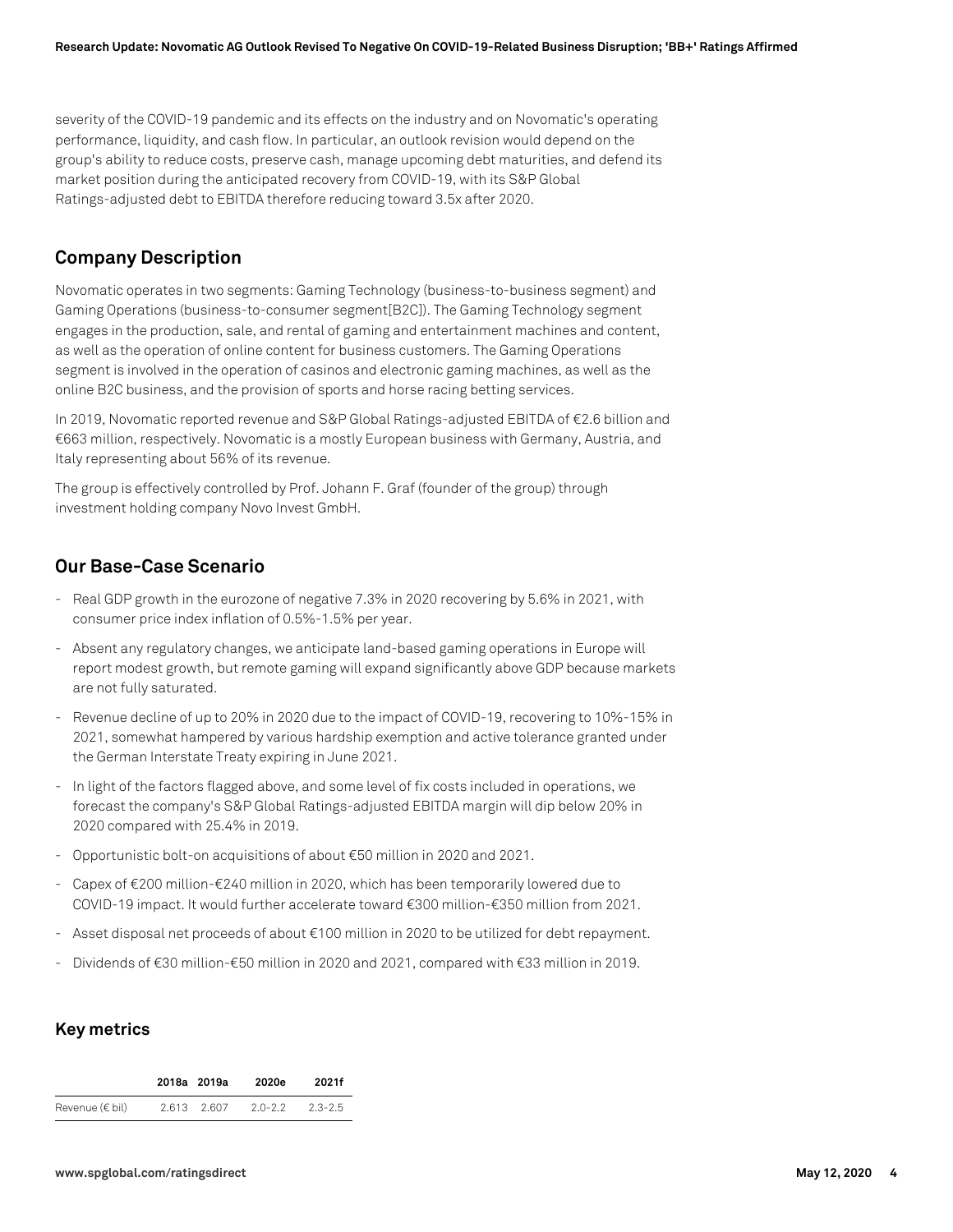|                    |       | 2018a 2019a | 2020e          | 2021f        |
|--------------------|-------|-------------|----------------|--------------|
| EBITDA (€m)        | 611   | 663         | 380-450        | 550-620      |
| EBITDA margin (%)  | 23.4  |             | 25.4 19.0-21.0 | - 23.0-26.0  |
| Debt to EBITDA (x) | 2.8   | 29          | $4.4 - 5.0$    | $3.0 - 3.5$  |
| FFO to debt (%)    | 25.3  | 29.5        | 15.0-20.0      | $22 - 30$    |
| FOCF to tebt(%)    | (4.0) | 12.8        | $2.0 - 5.0$    | $8.0 - 12.0$ |

All figures are S&P Global Ratings-adjusted. \*2019 year-end debt comprises financial debt of €1.9 billion, for which key adjustments are €0.7 billion in leases and €0.4 billion in surplus cash available for debt repayment. e--Estimate. f--Forecast. FFO--Funds from operations. FOCF--Free operating cash flow. N/A--Not applicable.

# **Liquidity**

We view Novomatic's liquidity as still strong, although expect cash outflows over the next twelve months will limit the headroom under this assessment. We estimate that the group's liquidity sources will likely cover liquidity needs by nearly 2.1x over the next 12 months. Although covenant headroom is temporarily only 15%-20% in 2020, we see Novomatic as having well-established and solid relationships with banks, enabling a favorable position on negotiating covenants if necessary. We also see the company as having a generally high standing in credit markets, helping to refinance upcoming maturities despite challenged capital markets in recent weeks.

Principal liquidity sources for the 12 months started April 1, 2020, include:

- About €360 million available in cash and equivalents, less cash required in gaming machines;
- Availability of about €810 million under its RCF of €1 billion due March 2024; and
- Funds from operations of about €245 million, net of all lease related payments.

Principal liquidity uses for the same period, include:

- Short-term debt and maturing long-term debt of about €250 million;
- Changes in working capital and intrayear working capital swings of €100 million-€150 million
- Capex of €200 million-€250 million; and
- Dividends of about €50 million.

#### **Covenants**

#### **Compliance expectations**

We estimate that headroom under the financial covenants will tighten to 15%-20% in 2020 and 30%-45% thereafter. Considering Novomatic's solid relationship with core banks, we believe that temporarily lower headroom under its covenants does not constrain our liquidity assessment.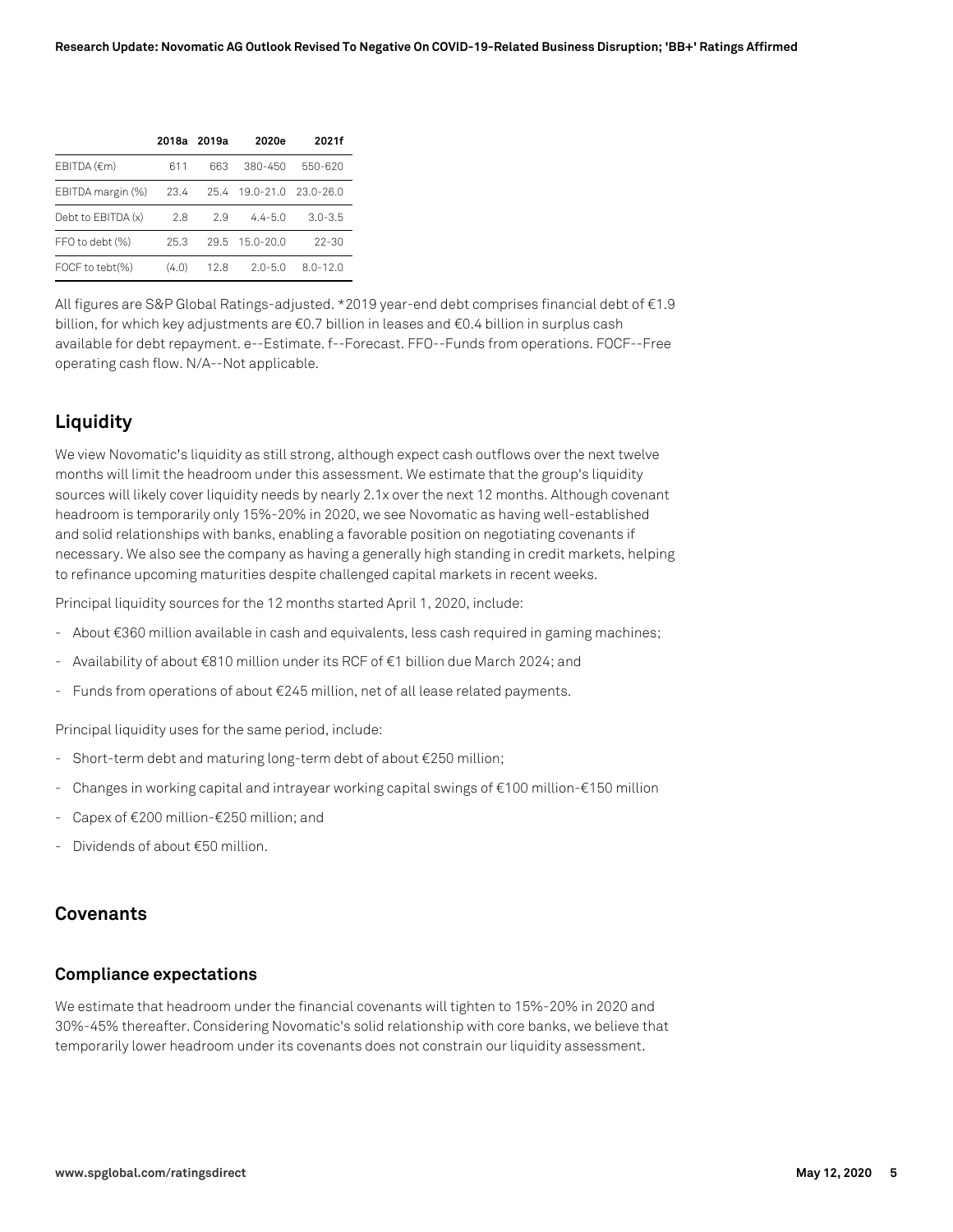#### **Requirements**

The subgroup of Novomatic is required to comply with semi-annually tested financial covenants in its €1.0 billion RCF. These include a maximum net debt to EBITDA covenant of up to 4.63x.

# **Issue Ratings - Recovery Analysis**

#### **Key analytical factors**

- The issue rating on the unsecured notes (€200 million due 2021 and €500 million due 2023) is 'BB+' with a recovery rating of '3', reflecting our expectation of meaningful recovery (50%-70%, rounded estimate 65%) under a default scenario.
- Our simulated default scenario contemplates a payment default occurring in 2025 due to regulatory changes which will shrink Novomatic's addressable market, combined with a prolonged economic downturn that reduces consumer spending on gaming, extends the gaming equipment replacement cycle, and meaningfully reduces arcade operators spending on new equipment.
- We assume Novomatic will reorganize under a distressed scenario and use a 6.5x multiple to value the company, which is in line with the average multiple we use for the leisure industry.
- We assume the revolver would be 85% drawn at the time of default.
- Although the numerical recovery outcome exceeds 65%, our criteria caps the recovery rating of the notes at '3' due to their unsecured nature. This accounts for the risk that additional prior- or same-ranking debt could be raised on the path to default.

## **Simulated default assumptions**

- Year of default: 2025
- Jurisdiction: Austria

#### **Simplified waterfall**

- Emergence EBITDA: €320 million (capex represents 6% of sales. Cyclicality adjustment is 10%, in line with the specific industry subsegment. Operational adjustment is -5% to reflect the regulatory pressure in gaming technology segment).
- EBITDA multiple: 6.5x
- Gross recovery value: €2.08 billion
- Net recovery value after administrative expenses (5%): €1.2 billion
- Estimated priority debt: €53 million
- Estimated unsecured claims[1]: €2.14 billion
- The value available to unsecured claims:  $f1.92$  billion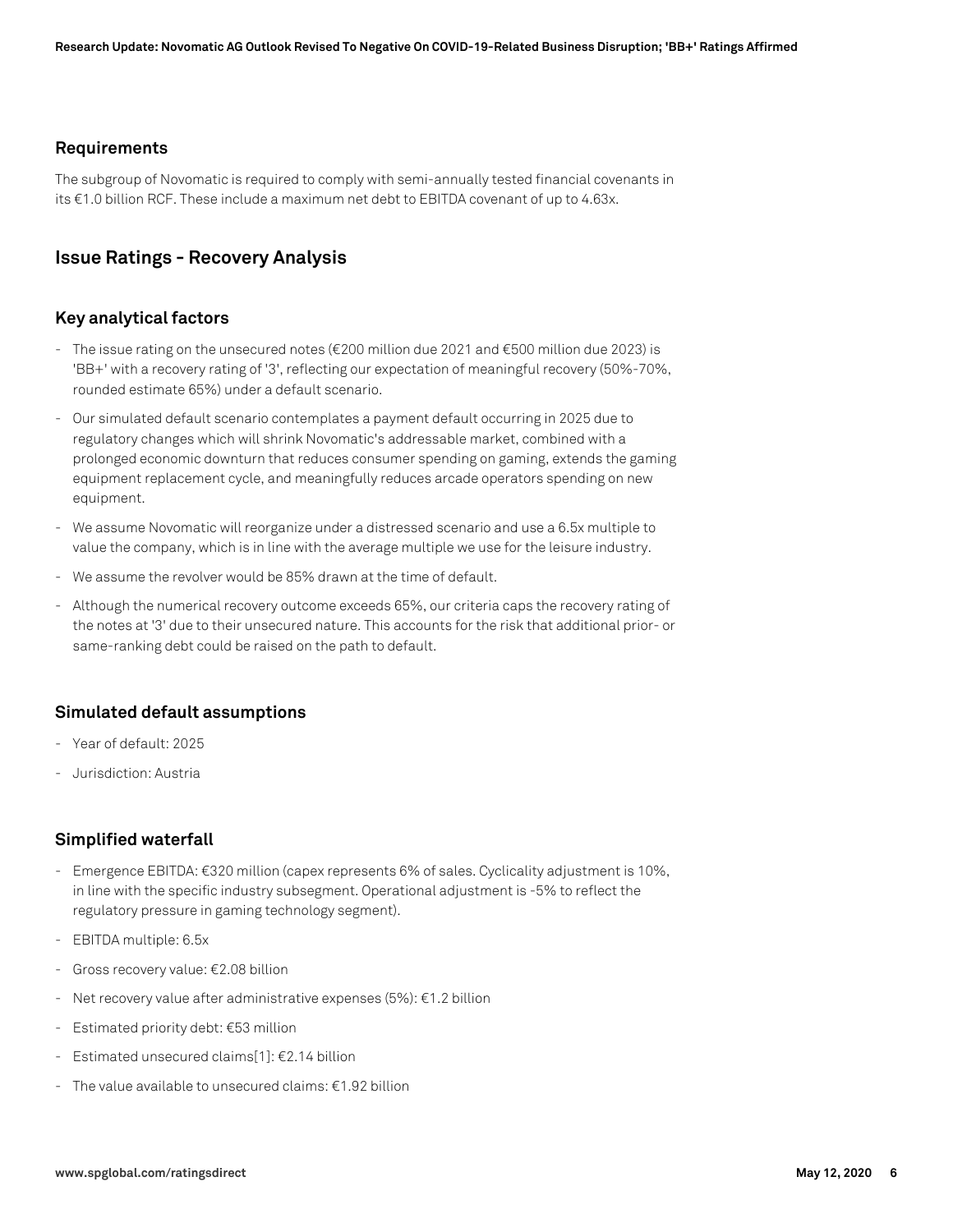- Recovery expectations: 50%-70% (rounded estimate: 65%)

[1] All debt amounts include six months of prepetition interest.

Includes €1.0 billion RCF assumed to be drawn at 85%

## **Ratings Score Snapshot**

Issuer Credit Rating: BB+/Negative/B Business risk: Satisfactory Country risk: Intermediate Industry risk: Intermediate Competitive position: Satisfactory Financial risk: Significant Cash flow/Leverage: Significant Anchor: bb+ Modifiers: Diversification/Portfolio effect: Neutral (no impact) Capital structure: Neutral (no impact) Financial policy: Neutral (no impact) Liquidity: Strong (no impact) Management and governance: Fair (no impact) Comparable rating analysis: Neutral (no impact)

# **Related Criteria**

- General Criteria: Group Rating Methodology, July 1, 2019
- Criteria | Corporates | General: Corporate Methodology: Ratios And Adjustments, April 1, 2019
- General Criteria: Methodology For Linking Long-Term And Short-Term Ratings, April 7, 2017
- Criteria | Corporates | General: Recovery Rating Criteria For Speculative-Grade Corporate Issuers, Dec. 7, 2016
- Criteria | Corporates | Recovery: Methodology: Jurisdiction Ranking Assessments, Jan. 20, 2016
- Criteria | Corporates | General: Methodology And Assumptions: Liquidity Descriptors For Global Corporate Issuers, Dec. 16, 2014
- Criteria | Corporates | Industrials: Key Credit Factors For The Leisure And Sports Industry, March 5, 2014
- General Criteria: Country Risk Assessment Methodology And Assumptions, Nov. 19, 2013
- Criteria | Corporates | General: Corporate Methodology, Nov. 19, 2013
- General Criteria: Methodology: Industry Risk, Nov. 19, 2013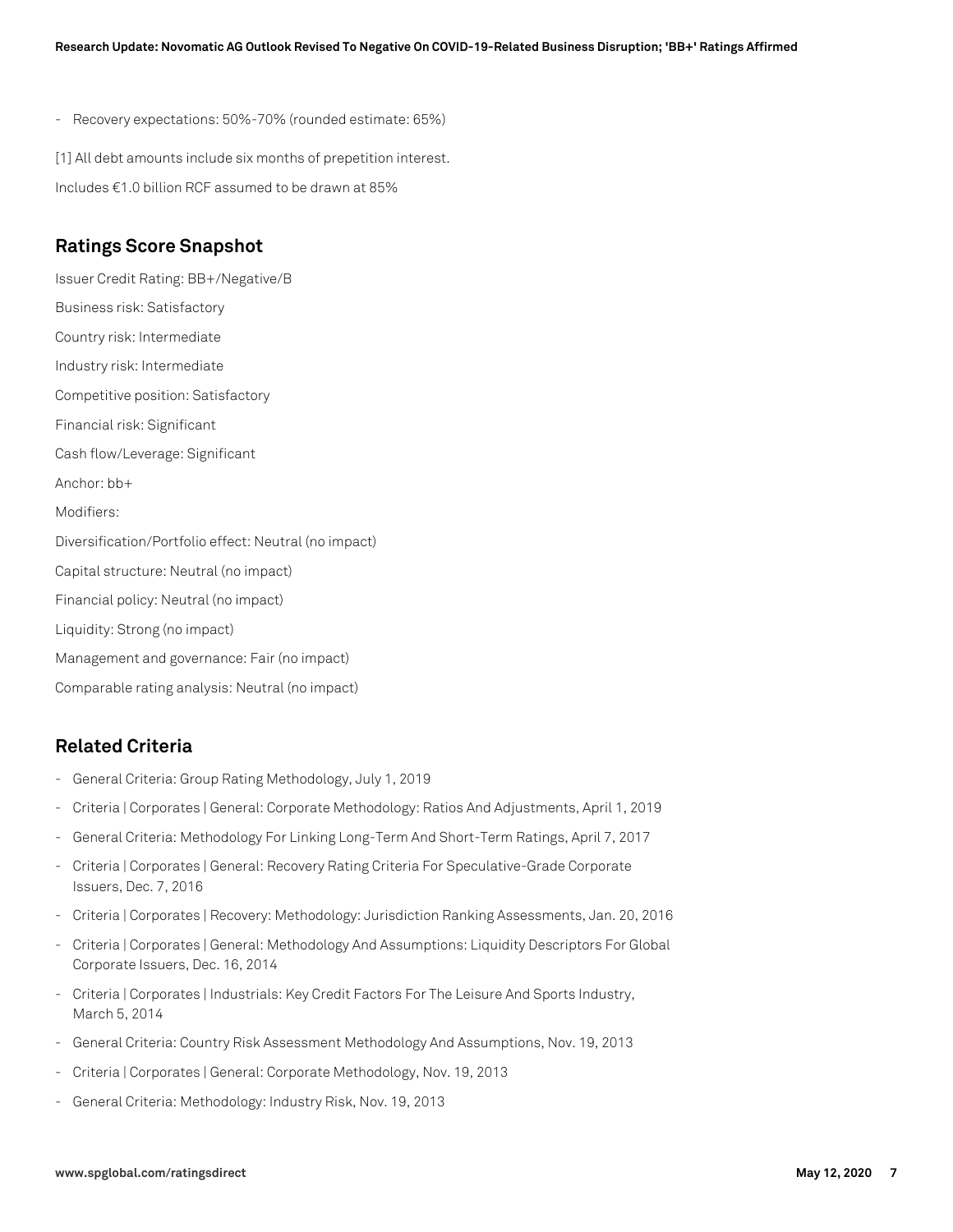- General Criteria: Methodology: Management And Governance Credit Factors For Corporate Entities, Nov. 13, 2012
- General Criteria: Use Of CreditWatch And Outlooks, Sept. 14, 2009

# **Related Research**

- COVID-19: Coronavirus- And Oil Price-Related Public Rating Actions On Corporations, Sovereigns, And Project Finance To Date, May 11, 2020, 2020
- Credit Conditions In Europe Darken As Costs Of Lockdowns Add Up, April 27, 2020
- Credit FAQ: Assessing The Coronavirus-Related Damage To The Global Economy And Credit Quality, March 24, 2020

# **Ratings List**

#### **Ratings Affirmed; Outlook Action**

|                             | То                          | From   |
|-----------------------------|-----------------------------|--------|
| Novomatic AG                |                             |        |
| <b>Issuer Credit Rating</b> | BB+/Negative/B BB+/Stable/B |        |
| Senior Unsecured            | $BR+$                       | BB+    |
| Recovery Rating             | 3(65%)                      | 3(65%) |

Certain terms used in this report, particularly certain adjectives used to express our view on rating relevant factors, have specific meanings ascribed to them in our criteria, and should therefore be read in conjunction with such criteria. Please see Ratings Criteria at www.standardandpoors.com for further information. A description of each of S&P Global Ratings' rating categories is contained in "S&P Global Ratings Definitions" at https://www.standardandpoors.com/en\_US/web/guest/article/-/view/sourceId/504352 Complete ratings information is available to subscribers of RatingsDirect at www.capitaliq.com. All ratings affected by this rating action can be found on S&P Global Ratings' public website at www.standardandpoors.com. Use the Ratings search box located in the left column. Alternatively, call one of the following S&P Global Ratings numbers: Client Support Europe (44) 20-7176-7176; London Press Office (44) 20-7176-3605; Paris (33) 1-4420-6708; Frankfurt (49) 69-33-999-225; Stockholm (46) 8-440-5914; or Moscow 7 (495) 783-4009.